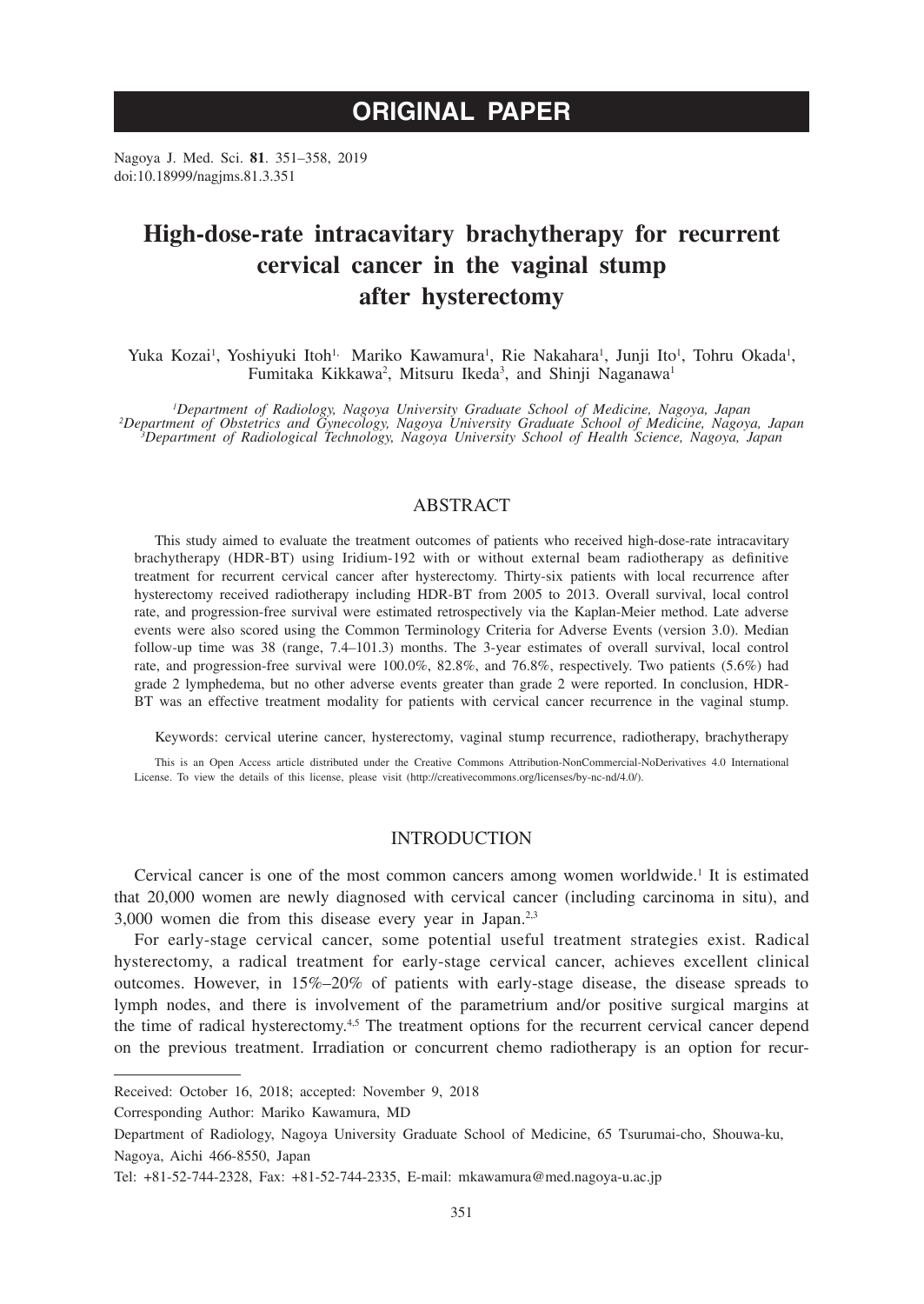rent cervical cancer after hysterectomy alone, and data from the literature report 5-year overall survival ranging from 33–74% for those settings. The major concern in terms of safety of this method is that previous operation may increase the radiation dose to the bowel that may increase toxicity. If radiotherapy was already performed as previous treatment and recurrence occurred inside the irradiated field, the treatment option will be limited. Patients with recurrent cervical cancer who are not a candidate for salvage surgery nor salvage radiotherapy are known to have dismal prognosis, reported to have 1-year survival rate between 15–20%. Pelvic exenteration has the potential for long-term survival in in-field recurrent cervical cancer after irradiation. However, it is also associated with multiple complications including operative mortality ranged from 2 to 14%.6,7 High-dose-rate intracavitary brachytherapy (HDR-BT) is an option for localized recurrent cervical cancer, but with very limited reports, its application in terms of safety and efficacy is not very well known.

In our hospital, many patients who experience cervical cancer recurrence after hysterectomy receive high-dose-rate intracavitary brachytherapy (HDR-BT) and the number of patients receiving this intervention has been increasing. Therefore, in this study, we retrospectively investigated treatment outcomes in patients who received HDR-BT using Iridium-192 with or without external beam radiation therapy (EBRT) for treatment of local recurrence following hysterectomy.

# MATERIALS AND METHODS

This study was approved by the Institutional Review Board of the Nagoya University Hospital (#2016-0102), and all patients provided written informed consent.

### *Patients*

From January 2005 to December 2013, 36 patients who experienced local recurrence after hysterectomy were referred to the Department of Radiology at Nagoya University Hospital. Patients initially underwent both a physical examination and a pelvic examination, along with evaluation of blood counts and x-ray computed tomography and magnetic resonance imaging. No patients had pelvic nodal recurrence and/or distant metastasis before the treatment. Nine patients (25.0%) were from our hospital and 27 (75.0%) were from other medical institutions. The patients from other medical institutions received only HDR-BT in our hospital and underwent other treatments and physical examinations in the respective outside institutions. All patients underwent follow-up for at least 6 months after HDR-BT, which included a review of institutional medical records, letters, and telephone contacts.

# *Radiotherapy*

In the patients with recurrent cervical cancer, EBRT was delivered to local fields, small pelvic fields, or whole pelvic fields on a case-by-case basis. EBRT was performed with an x-ray energy of at least 4 MV photon beams in anterior and posterior parallel fields or box variants. The small pelvic field encompassed the upper half of the vagina, the retrovesical and prerectal regions, and the parametrial stumps including the lateral lymphatic channels. The whole pelvic field encompassed the small pelvic field and the common iliac lymphatic channels. The superior boundary was set at the L4–L5 junction or at the level of the abdominal aortic bifurcation. The external beam daily dose was 1.8–2.0 Gy, and the total dose range was 20–50 Gy.

All patients received HDR-BT using an Iridium-192 source and were treated with cylinder or ovoid applicators. The patients received 5Gy per fraction, once a week with the planned dose evaluated at 5 mm depth from the vaginal stump.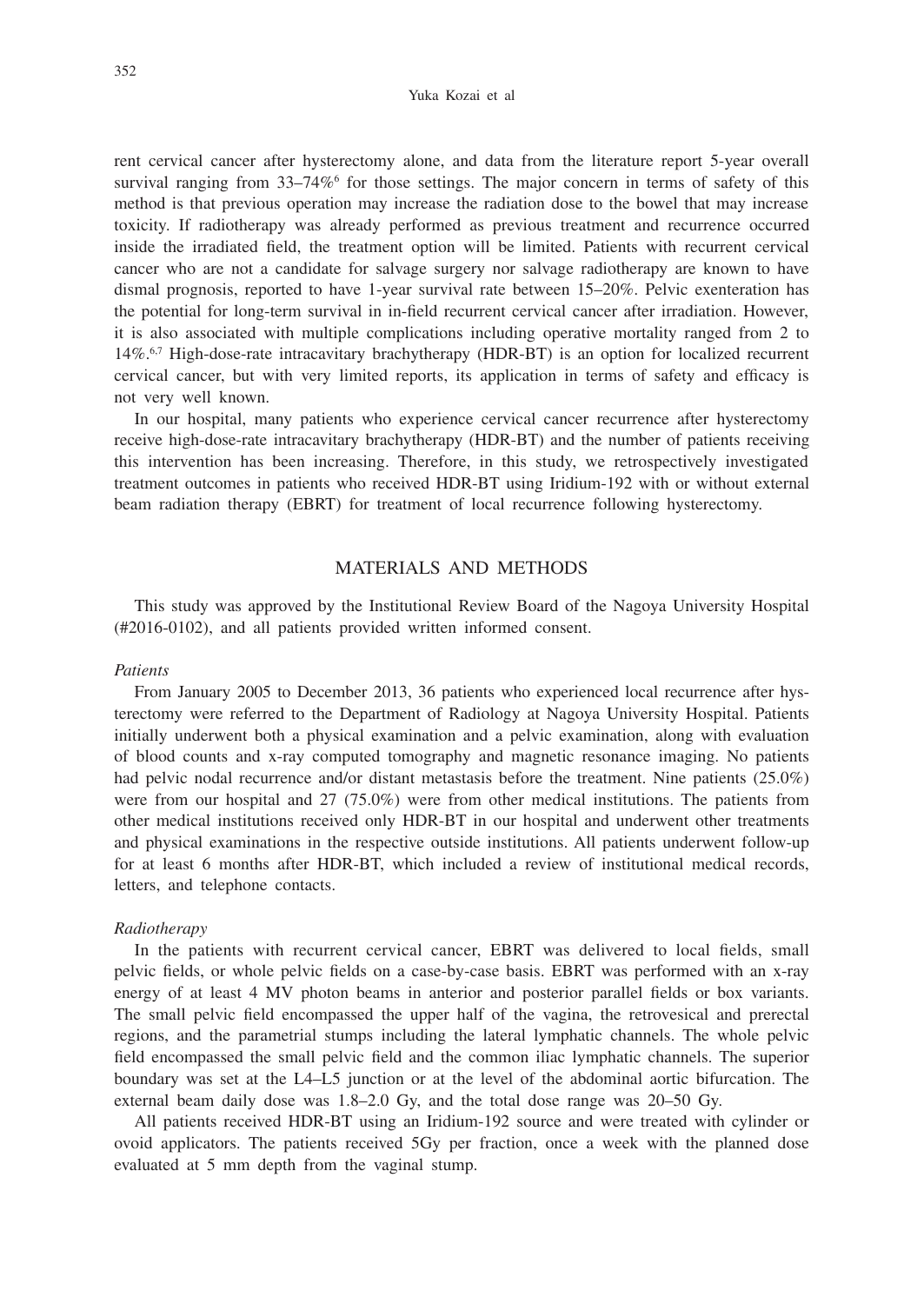#### HDR-BT for recurrent cervical cancer

#### *Chemotherapy*

In our hospital, chemotherapy was generally administered concurrently with radiation therapy and repeated for three cycles. In principle, each cycle of chemotherapy consisted of cisplatin at a dose of 70 mg/m<sup>2</sup> on day 1 and 5-fluorouracil at a dose of 700 mg/m<sup>2</sup> per day given as a continuous infusion over 96 hours on days 1–4. The second cycle of chemotherapy began on day 22. The third cycle of chemotherapy commenced after completion of radiation therapy on day 43.4 In the other institutions, other chemotherapy regimens were administered.

#### *Statistical analysis*

Overall survival, local control, and progression-free survival rates were estimated using the Kaplan-Meier method. Overall survival and progression free survival were defined as the time from the beginning of the radiotherapy thus for those patients who underwent external irradiation prior to HDR-BT, the first fraction of external irradiation was counted as day1. SPSS software version 23.0 (IBM Corp., Armonk, NY, USA) was used for these analyses.

#### *Late adverse events*

Late toxicity was defined according to the National Cancer Institute Common Terminology Criteria for Adverse Events (CTCAE) (version 3.0).

# RESULTS

Thirty-six patients with local recurrence after hysterectomy were referred to the Department of Radiology at Nagoya University Hospital. The pretreatment clinical characteristics of the patients are shown in Table 1. Classification of primary tumors on the basis of histology demonstrated that five patients had adenocarcinoma  $(n = 4)$  or adenosquamous cell carcinoma  $(n = 1)$ . The histology of the primary tumor was unknown in one patient because the time to recurrence was more than 10 years, which created difficulty in reviewing the case. Four patients with recurrent cervical cancer had a history of radiotherapy to the pelvis and received only HDR-BT for recurrent cervical cancer. Thirty-four patients (out of 36) recurrences were diagnosed based on punch biopsy or cytology results, whereas the others were diagnosed comprehensively using pelvic examinations, cytology, tumor markers, and imaging examinations.

All 36 patients underwent radiation therapy including HDR-BT. Half of the patients  $(n = 18)$ were treated with HDR-BT alone and the other half were treated with HDR-BT and EBRT. Seven (19%) of the 18 patients treated with EBRT also received concurrent chemotherapy.

Either cylinder or ovoid applicators were used for HDR-BT. The planned doses at 5 mm depth from the vaginal stump were 10–30 Gy in two to six fractions, one fraction a week. The details of HDR-BT are listed in Table 2. The EBRT fields for the 18 patients were local field  $(n = 7)$ , small pelvic field  $(n = 5)$ , and whole pelvic field  $(n = 6)$ .

Seven patients had chemotherapy in other institutions. The precise chemotherapy regimens are listed in Table 3.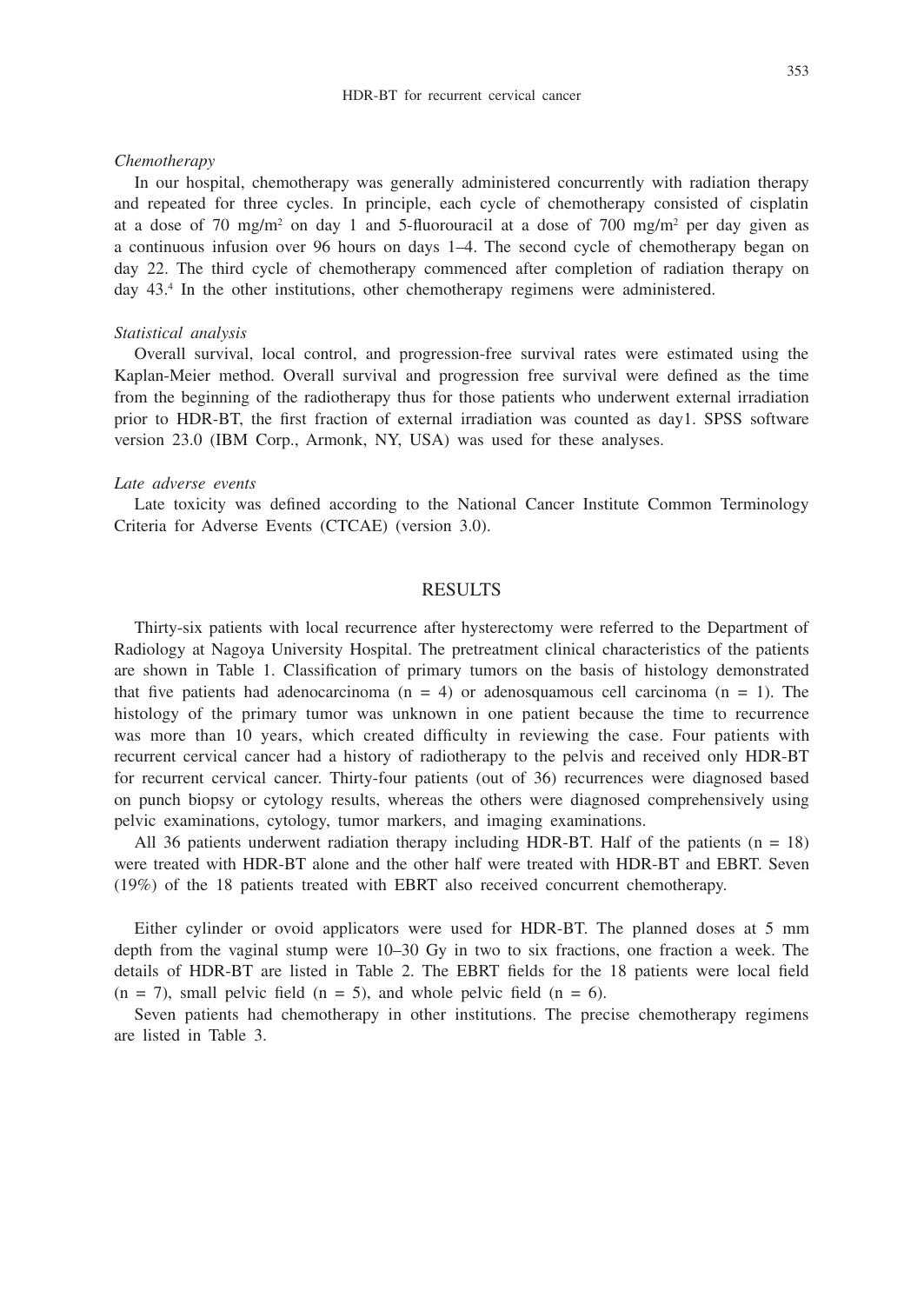| <b>Characteristics</b>                           | <b>Value</b> |
|--------------------------------------------------|--------------|
| Median age (range), years                        | 64.5 (30-89) |
| Histology, $n$ (%)                               |              |
| Squamous cell carcinoma                          | 18 (50)      |
| Adenocarcinoma (adenosquamous)                   | 5(14)        |
| Carcinoma in situ                                | 11(31)       |
| Severe dysplasia                                 | 1(3)         |
| <b>Unknown</b>                                   | 1(3)         |
| Surgical technique, $n$ (%)                      |              |
| <b>Total hysterectomy</b>                        | 13 (36)      |
| Modified radical hysterectomy                    | 7(19)        |
| Radical hysterectomy                             | 13 (36)      |
| <b>Unknown</b>                                   | 3(8)         |
| Pathological T stage of initial surgery, $n$ (%) |              |
| <b>Tis</b>                                       | 12(33)       |
| 1a                                               | 4(11)        |
| 1 <sub>b</sub>                                   | 15(42)       |
| 2a                                               | 2(6)         |
| <b>Unknown</b>                                   | 3(8)         |
| History of radiotherapy, $n$ (%)                 |              |
| Yes: preoperative                                | 1(3)         |
| Yes: postoperative                               | 3(8)         |
| $\mathbf{N}\mathbf{0}$                           | 32 (89)      |
| History of salvage surgery, $n(\%)$              |              |
| Yes                                              | 4(11)        |
| $\mathbf{N}\mathbf{0}$                           | 32 (89)      |

**Table 1** Pretreatment patient characteristics

**Table 2** High-dose-rate intracavitary brachytherapy

Ĭ.

|                                 | Value       |
|---------------------------------|-------------|
| Applicator, $n$ (%)             |             |
| <b>Cylinder</b>                 | 21 (58%)    |
| Ovoid                           | 15(42%)     |
| Radiation dose, Gv              |             |
| Total dose (range)              | $20(10-30)$ |
| One-fraction dose <sup>a)</sup> | 4 or 5      |
| <b>Fraction times</b>           | $2 - 6$     |

a) Evaluation point dose: 5 mm depth from the vaginal stump.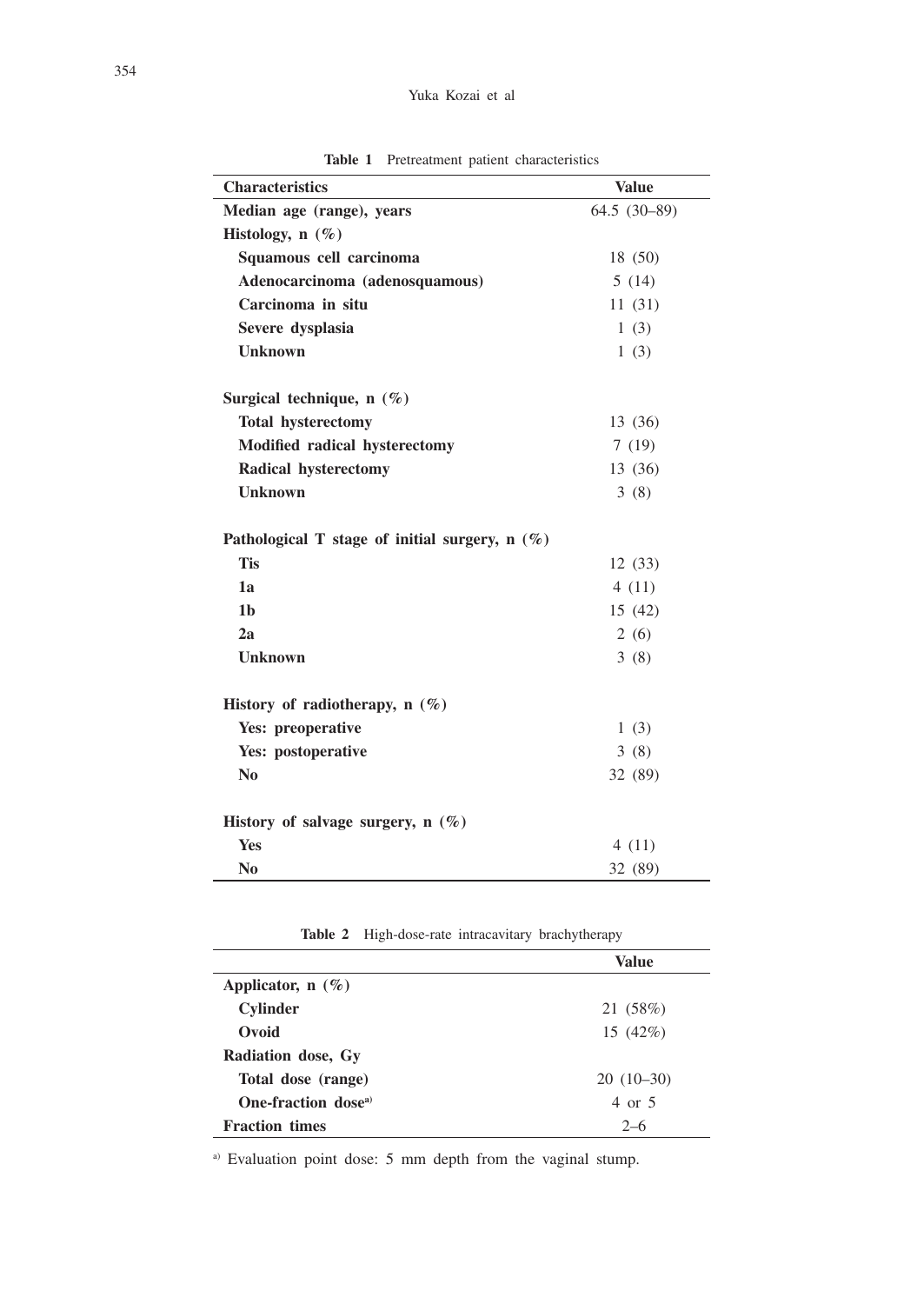| Adenocarcinoma $(n = 3)$ | Non-adenocarcinoma $(n = 4)$ |
|--------------------------|------------------------------|
| CDDP weekly              | CDDP weekly                  |
| $CDDP+5-FU$              | CDDP weekly                  |
| CBCDA+PTX                | $CDDP+5-FU$                  |
|                          | $NDP+5-FU$                   |

**Table 3** Chemotherapy regimen

CDDP: cisplatin

CDDP+5-FU: cisplatin plus 5-fluorouracil

CBCDA+PTX: carboplatin plus paclitaxel

NDP+5-FU: nedaplatin plus 5-fluorouracil.

| <b>Re-recurrent site</b> | Adenocarcinoma<br>(adenosquamous)<br>$(n = 5)$ | Non-adenocarcinoma<br>$(n = 31)$ | All<br>$(n = 36)$ |
|--------------------------|------------------------------------------------|----------------------------------|-------------------|
| <b>None</b>              | 1(20)                                          | 26 (84)                          | 27 (75)           |
| Stump only               | 1(20)                                          | 5(16)                            | 6 (17)            |
| Lymph node in pelvis     | 2(40)                                          | $\Omega$                         | 2(6)              |
| + distant metastasis     |                                                |                                  |                   |
| Distant metastasis       | (20)                                           | $\Omega$                         | 1(3)              |

|  |  |  | <b>Table 4</b> Patterns of failure by histologic type |  |
|--|--|--|-------------------------------------------------------|--|
|  |  |  |                                                       |  |

Results are presented as  $n$  (%).

# *Treatment outcomes of recurrent cervical cancer*

The median follow-up time for patients with recurrent cervical cancer was 38.0 (range, 7.4–101.3) months. The median time to re-recurrence was 12.7 (2.5–38.9) months. Table 4 shows the re-recurrence rates. According to the histology of the primary tumor, patients were divided into the following two groups: patients with adenocarcinoma and patients with tumors of another histological type (non-adenocarcinoma group). Two patients were included in the non-adenocarcinoma group based on the histology of the recurrent tumor. Among the 36 patients with recurrence, nine patients (25%) experienced re-recurrence: six patients with stump rerecurrence, two with pelvic lymph node metastasis with distant metastasis, and one with distant metastasis only. Of the six cases of stump re-recurrences, the histology of the primary tumor was non-adenocarcinoma in five. The tumor type was adenocarcinoma in all cases of metastatic recurrence. Two patients had pelvic lymph node metastasis as regional metastasis. The sites of distant metastases were peritoneal dissemination in two patients and lung in one patient. Of 36 patients with recurrent cervical cancer, 32 remained alive at the last follow-up examination. Although there were no treatment-related deaths, four patients died, three from disease recurrence and one from lung cancer with no re-recurrence of cervical cancer.

The 1- and 3-year overall survival, local control, and progression-free survival rates were 100%, 91.7%, and 88.8% and 100.0%, 82.8%, and 76.8%, respectively (Table 5).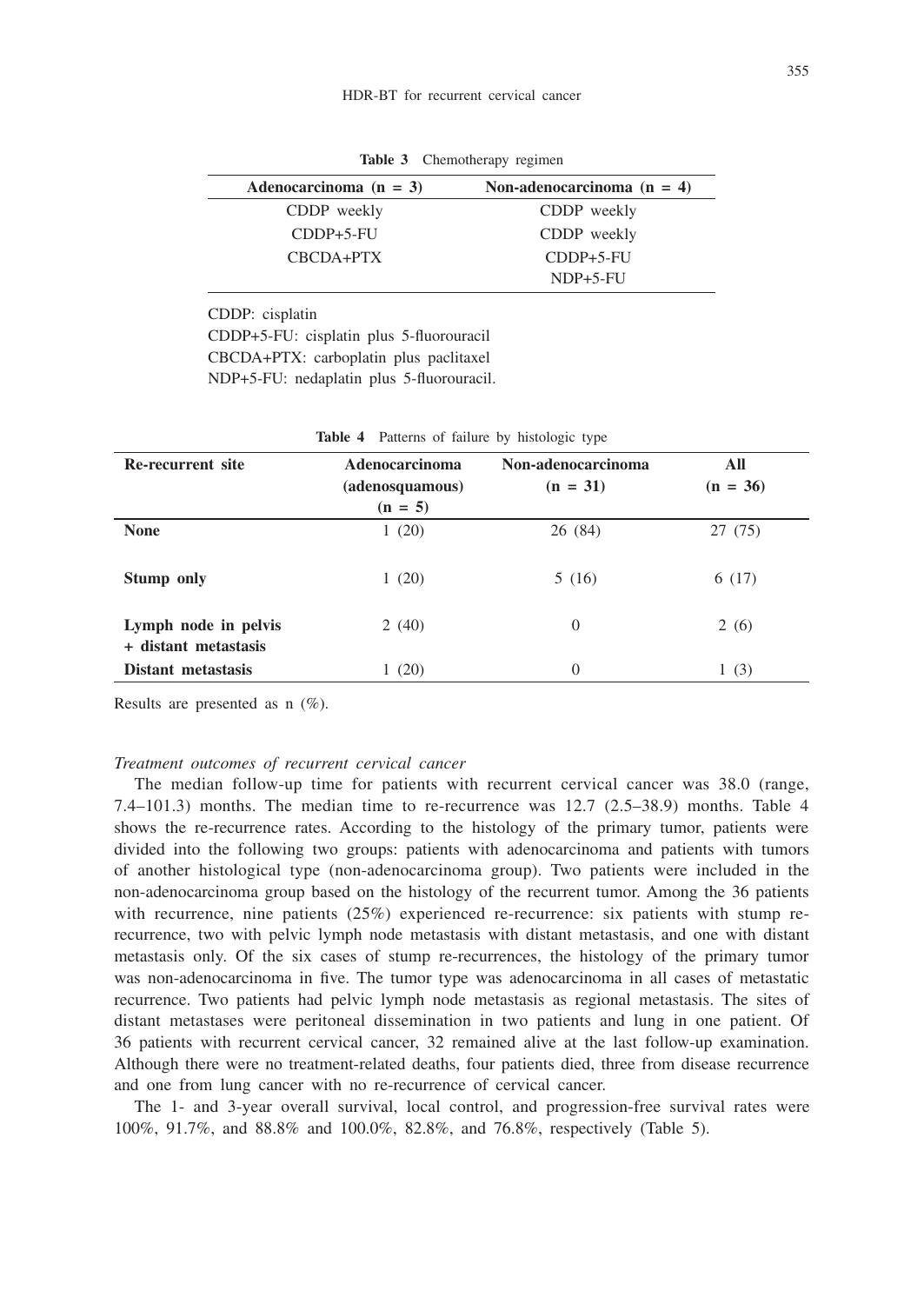# *Late adverse events*

Evaluation of adverse events was performed using the National Cancer Institute Common Terminology Criteria for Adverse Events (version 3.0). No treatment-related deaths were observed in any patients. Details of late adverse events after radiotherapy are listed in Table 6. Late adverse events occurred in three patients (8.3%), and two had grade 2 lymphedema. Two of the patients received radiation therapy including EBRT, and the other had a history of postoperative radiotherapy to the pelvis. There were no reported adverse events greater than grade 2.

|        | OS      | LC    | <b>PFS</b> |
|--------|---------|-------|------------|
| 1-year | $100\%$ | 91.7% | 88.8%      |
| 3-year | 100%    | 82.8% | 76.8%      |

Table 5 Overall survival, local control, and progression-free survival rates of 36 patients with recurrent cervical cancer

OS: overall survival

LC: local control rate

PFS: progression-free survival

|                           | Grade 1     | Grade 2     | Grade $\geq 3$ |
|---------------------------|-------------|-------------|----------------|
| Small intestinal disorder |             |             |                |
| Rectal hemorrhage         | 1 $(2.8\%)$ |             |                |
| <b>Bladder disorder</b>   | $\cup$      |             |                |
| Lymphedema                | $\theta$    | 2 $(5.6\%)$ |                |

| <b>Table 6</b> Late adverse events <sup>a)</sup> |  |  |
|--------------------------------------------------|--|--|
|--------------------------------------------------|--|--|

a) National Cancer Institute Common Terminology Criteria for Adverse Events version 3.0.

# DISCUSSION

Past studies have reported ranges of 33%–74% for 5-year overall survival after radiotherapy for recurrent cervical cancer with or without brachytherapy.<sup>8-11</sup> Although the present study is limited by the very small number of patients, it is notable that the histological type in all distant metastases was adenocarcinoma. This result is consistent with the findings of Eifel et al that patients with adenocarcinoma had a greater risk of distant metastases than patients with squamous cell carcinoma, $12$  an observation that may lead to the consideration of concurrent chemoradiation therapy to reduce the risk of metastases in patients with the former tumor type. Several trials have suggested the efficacy of concurrent chemoradiation therapy in patients with recurrent cervical cancer.<sup>13,14</sup> However, in the present study, two of the three patients with adenocarcinoma who received concurrent chemoradiation therapy experienced re-recurrence, and distant metastases were not prevented. Concurrent chemoradiation therapy may have had a poor effect in these patients. There is no clear chemotherapy regimen for cervical adenocarcinoma. However, the results of some studies suggest that taxane-containing regimens (paclitaxelcarboplatin or docetaxel-carboplatin or paclitaxel-cisplatin or taxane-anthracycline-platinum) have been effective in cervical adenocarcinoma.<sup>15-19</sup> In specific, Tang et al have reported that additional adjuvant chemotherapy with paclitaxel and cisplatin into concomitant chemoradiation in advanced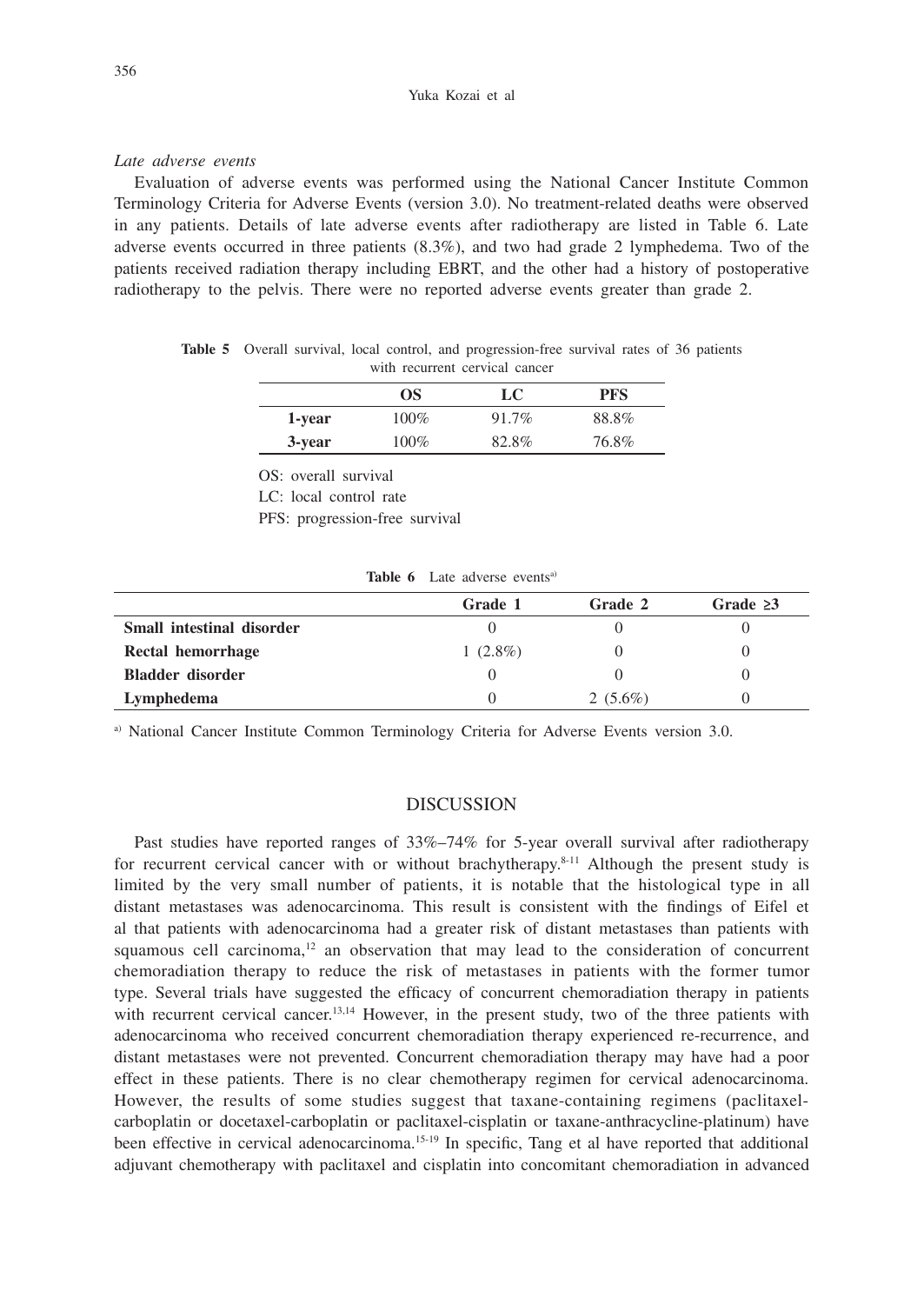cervical adenocarcinoma will improve locoregional control and progression-free survival by more than 10% in randomized control study with more than 400 patients in each group.<sup>17</sup> Kimura et al has described that salvage chemotherapy to recurrent non-squamous carcinoma of cervix treated by taxane, anthracycline and platinum showed overall response rate of 42%. Although this report is consisted of very small number with only 19 patients, it is noteworthy that 79% of patients already had received radiation or chemotherapy prior to the study thus combination chemotherapy containing taxane seems effective for non-squamous cancer that is resistant to the first-line treatment.19 In our hospital, the combination of cisplatin-5-fluorouracil is the most common chemotherapy regimen for cervical cancer of any histological type. It might be necessary to reconsider the chemotherapy regimen for cervical adenocarcinoma to prevent metastases.

Some studies have found that brachytherapy with EBRT increases intestinal<sup>8</sup> or urinary<sup>9</sup> complications. In the present study, four patients experienced late adverse events, and all of them had received EBRT to the pelvis. Although no adverse events greater than grade 2 occurred, the total dose to the pelvis must be considered. Five of six patients who experienced local re-recurrence were treated with HDR-BT alone. In cases in which complications permit such interventions, it is suggested that other treatments should be provided or that the dose of HDR-BT should be increased.

We acknowledge several limitations in the present study. First, this was a retrospective analysis of the experience of a single institution. Second, chemotherapy regimens differ according to institution. Third, the sample size was small. Fourth, the follow up time is not long enough. However, regarding the dismal outcome of the recurrent cervical cancer patients, and the fact that there have not been many studies of radiotherapy for recurrent cervical cancer, we believe our report is informative. Because existing reports contain small sample sizes as well, further study is required to reach definitive conclusions.

HDR-BT with or without EBRT for cancer recurrence in the vaginal stump after hysterectomy was a safe and effective treatment, and HDR-BT was a good treatment option for local recurrent cervical cancer without distant metastasis. However, the disease-free status of patients with adenocarcinoma was worse because of lymph node and/or distant metastasis, and this subject should receive further analysis.

# CONFLICTS OF INTEREST

The authors declare no conflicts of interest.

### **REFERENCES**

- 1. Ferlay J, Soerjomataram I, Dikshit R, et al. Cancer incidence and mortality worldwide: sources, methods and major patterns in GLOBOCAN 2012. *Int J Cancer*. 2015;136(5):E359–E386.
- 2. Matsuda A, Matsuda T, Shibata A, et al. Cancer incidence and incidence rates in Japan in 2008: a study of 25 population-based cancer registries for the Monitoring of Cancer Incidence in Japan (MCIJ) project. *Jpn J Clin Oncol*. 2014;44(4):388–396.
- 3. Cancer Registry and Statistics. Cancer Information Service, National Cancer Center, Japan. http://ganjoho. jp/en/professional/statistics/table\_download.html. Accessed April 7, 2016.
- 4. Miyauchi R, Itoh Y, Kawamura M, et al. Postoperative chemoradiation therapy using high dose cisplatin and fluorouracil for high- and intermediate-risk uterine cervical cancer. *Nagoya J Med Sci*. 2017;79:211–220.
- 5. Viswanathan AN, Lee H, Hanson E, Berkowitz RS, Crum CP. Influence of margin status and radiation on recurrence after radical hysterectomy in stage IB cervical cancer. *Int J Radiat Oncol Biol Phys*. 2006;65:1501–1507.
- 6. Ebina Y, Yaegashi N, Katabuchi H, et al. Japan Society of Gynecologic Oncology guidelines 2011 for the